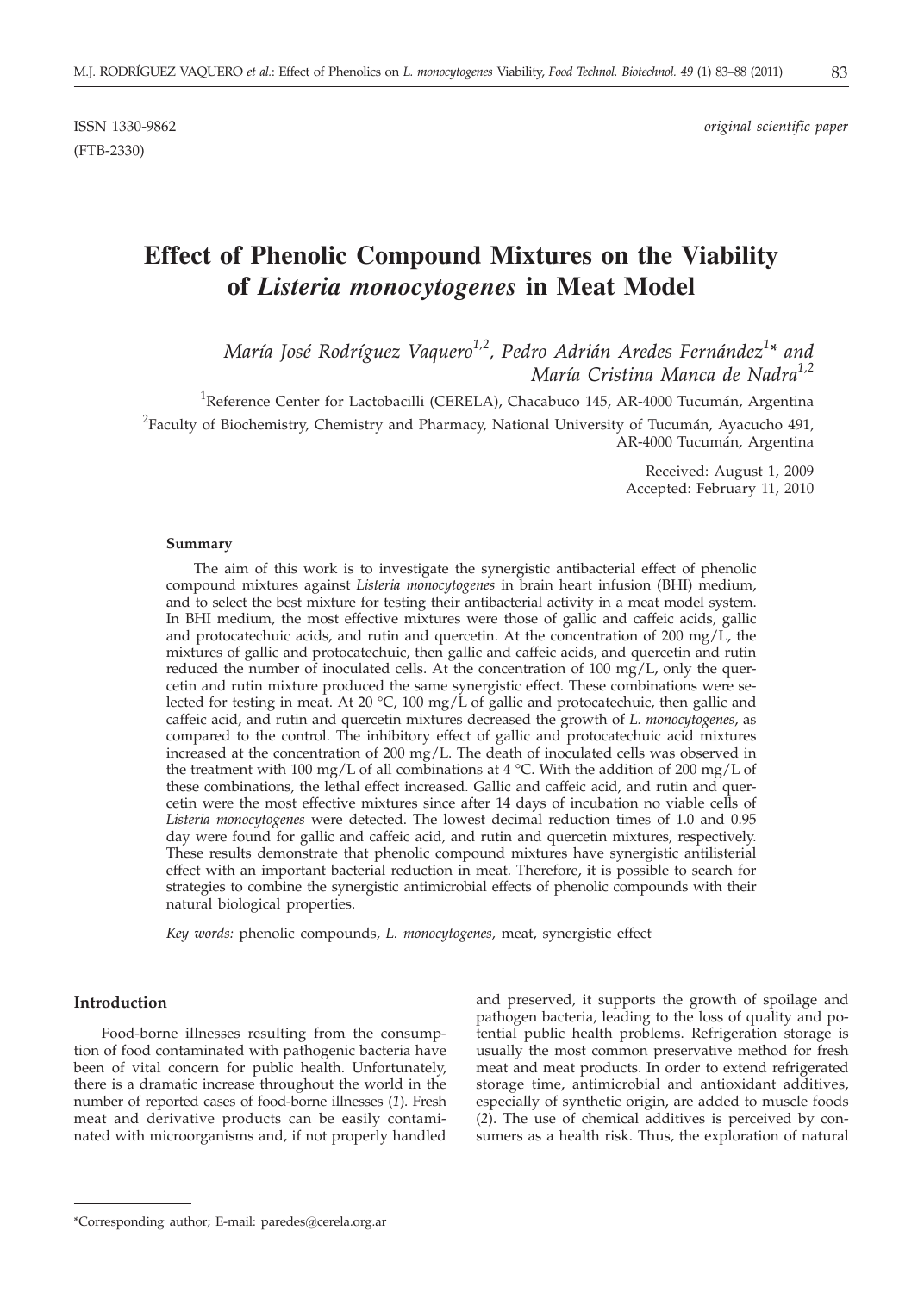antimicrobials for food preservation receives increased attention due to the consumers' awareness of natural food products and a growing concern about the microbial resistance to conventional preservatives (*1,3*). As a response to these conflicting demands, current trends in the food industry include the investigation of alternative inhibitors to ensure food safety. Phenolic compounds are found in fruit, vegetables, nuts, seeds, stems and flowers as well as tea, wine (*4*), propolis and honey (*5*), and represent a common constituent of the human diet. They have a variety of beneficial effects on human health, including anti-inflammatory activity, enzyme inhibition, antiallergic activity, antioxidant activity, vascular activity and cytotoxic antitumour activity (*6*). Phenolic compounds are subdivided into three groups: non-flavonoids, flavonoids and tannins. The non-flavonoids are derivatives of hydroxycinnamic acid (*e.g.* caffeic acid) and of hydroxybenzoic acid (*e.g.* gallic, protocatechuic and vanillic acids). Flavonoids have the flavane nucleus, consisting of two benzene rings (A and B) linked by an oxygen-containing pyrene ring*.* Based on the saturation and oxidation of heterocyclic ring, flavonoids are subdivided into flavan, flavanone, flavone, flavonol, dihydroflavonol, flavan-3-ol, flavan-4-ol, and flavan-3,4-diol. Tannins can be divided into hydrolysable and condensed tannins.

The antibacterial effects of phenolic compounds on pathogenic microorganisms in food were previously reported by several authors (*7,8*). Rodríguez Vaquero *et al*. (*9*) established that different concentrations of wine phenolic compounds exhibited different antibacterial activity against several bacterial pathogens. Rodríguez Vaquero *et al.* (*10*) and Rodríguez Vaquero and Manca de Nadra (*11*) demonstrated that among the non-flavonoids, the hydroxycinnamic acid derivative, *i.e.* caffeic acid, was more effective as an antibacterial agent against *Listeria monocytogenes* and *Escherichia coli* than hydroxybenzoic acid derivatives, whereas rutin and quercetin were the best antibacterial flavonoids. *L. monocytogenes* can be found in a wide variety of raw and processed foods and in a wide range of environmental conditions (*12*). Meat and meat products have all been associated with *Listeria* contamination; the elderly, pregnant, newborn and immunocompromised populations are more susceptible to listeriosis (*13*). This microorganism cannot survive proper cooking temperature but is capable of growing at refrigeration temperature (*14*). The economic impact due to massive product recalls, severity of the disease, hospitalization and treatment costs has drawn the attention of researchers towards the development of preventive measures to control the spread of *L. monocytogenes* (*15*).

The aim of this work is to investigate the synergistic antibacterial effects of flavonoid and non-flavonoid compound mixtures against *L. monocytogenes* growth in a complex medium in order to select the most effective combination, and to investigate the antilisterial activities of the most effective mixtures of phenolic compounds using meat from the supermarket as model food.

## **Materials and Methods**

#### *Strain used and preparation of inocula*

The bacterium used as test organism, *Listeria monocytogenes*, was isolated from human infection at the public hospital of Tucumán, Argentina. This bacterium was identified in our laboratory based on its biochemical properties. *L. monocytogenes* was grown aerobically at 30 °C in brain heart infusion (BHI; Britania Laboratories, Buenos Aires, Argentina) medium, pH=7.0. Before experimental use, cultures from solid medium were subcultured in liquid media, incubated for 24 h and used as the source of inocula for each experiment.

## *Selective medium*

The selective medium used for enumeration of *Listeria monocytogenes* in meat was Palcam medium (Britania Laboratories) containing (in  $g/L$ ): agar base 39.0, D-glucose 0.5, D-mannitol 10.0, esculine 0.8, iron citrate and ammonium 0.5, phenol red 0.08 and lithium chloride 15.0. The medium was supplemented with (in  $IU/g$ ): Polymyxin B 50 000, Acriflavine HCL 0.0025, Ceftazidime 0.01 (Britania Laboratories).

### *Phenolic compounds*

Catechin was obtained from Sigma (St. Louis, MO, USA), gallic acid was obtained from Merck (Darmstadt, Germany), vanillic, protocatechuic and caffeic acids, and quercetin and rutin were purchased from I.C.N. Pharmaceuticals (Bryan, OH, USA). All phenolic compounds were dissolved in 99.8 % ethanol and filter sterilized through a 0.22-µm membrane filter.

## *Inhibitory effect of phenolic compound mixtures in BHI medium*

Phenolic compounds for the different combinations were selected considering the antibacterial effect previously determined (Table 1) when assayed as individual compounds in BHI medium (*10*). Phenolic compounds were added to the medium to obtain a final concentration of 100 mg/L (50 mg/L of each one) or 200 mg/L (100 mg/L of each one) of the mixtures. These concentrations were selected because they are naturally found in fruits and wines. The following mixtures of non-flavonoids were utilized: gallic and protocatechuic, gallic and vanillic, gallic and caffeic, protocatechuic and vanillic, and protocatechuic and caffeic acids. The mixtures of flavonoids utilized were: quercetin and rutin, rutin and catechin, and quercetin and catechin. Ethanol was added to all media to obtain a final concentration of 5 %. The media were inoculated with an overnight bacterial culture to obtain  $4.37 \cdot 10^7$  CFU/mL. The control was carried out with 5 % ethanol added to the medium, without phenolic compounds and inoculated with an overnight culture. *L. monocytogenes* grown in BHI medium with different phenolic compound mixtures was incubated for 18 h at 30 °C in a tunable microplate reader (VersaMax, Molecular Devices Inc., Sunnyvale, CA, USA) on the flat microtitre plates. The cultures were shaken every 5 min. The samples were serially diluted with isotonic solution, then 0.1 mL of each dilution was spread on nutrient or BHI agar. Plates were incubated for 24 h before enumeration. Each experiment was repeated at least three times.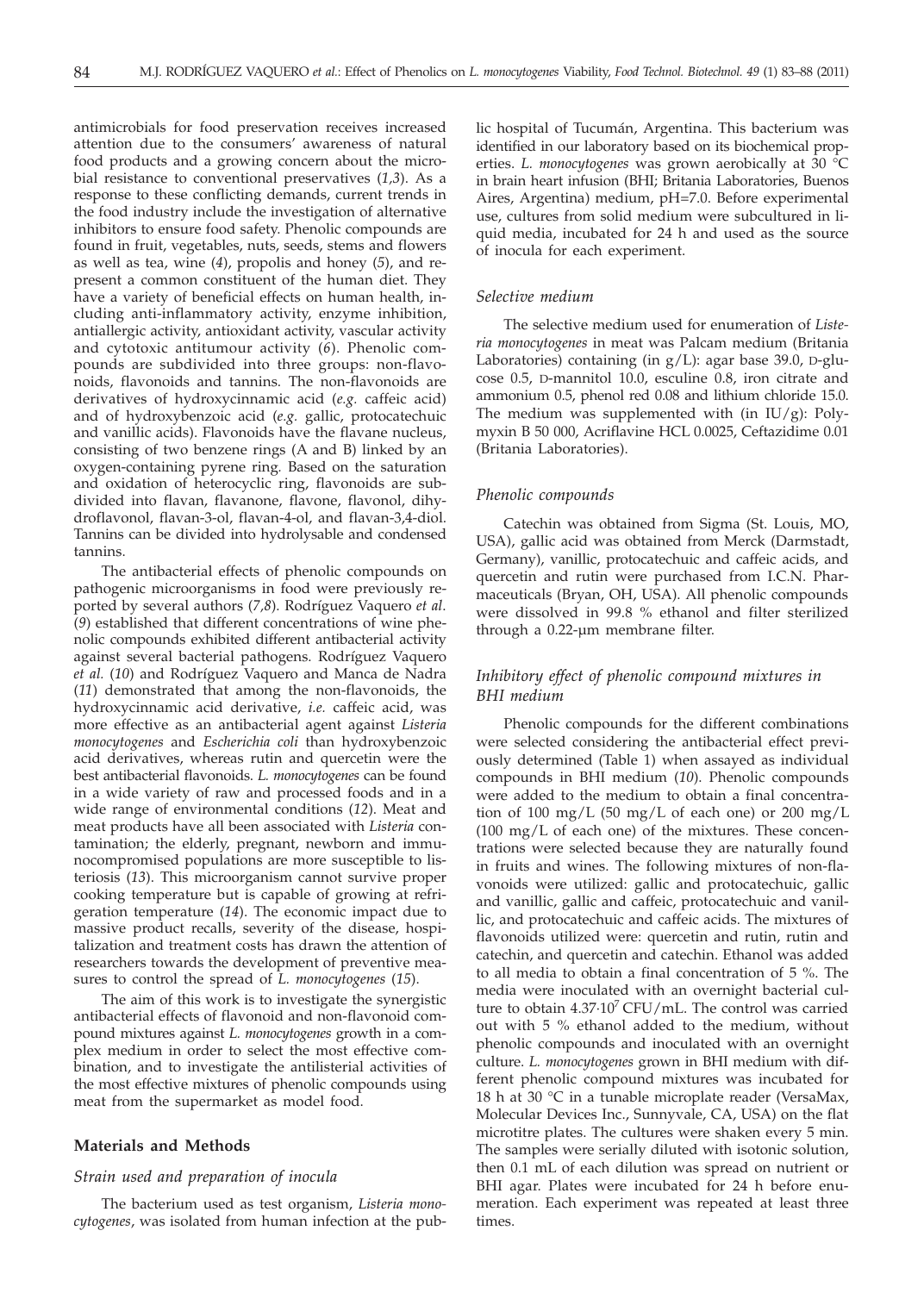| v |          | v        | _            |  |
|---|----------|----------|--------------|--|
| w | ۰.<br>۰. | e e<br>× | I<br>I<br>۰. |  |

|                     | $\gamma$ (phenolic compounds)/(mg/L) |                  |              |                  |  |
|---------------------|--------------------------------------|------------------|--------------|------------------|--|
|                     | 50                                   |                  | 100          |                  |  |
|                     | Total growth                         | Growth reduction | Total growth | Growth reduction |  |
|                     | log CFU/mL                           | log CFU/mL       | log CFU/mL   | log CFU/mL       |  |
| control             | 2.18                                 | -                |              |                  |  |
| gallic acid         | 2.06                                 | 0.12             | 1.66         | 0.52             |  |
| protocatechuic acid | 1.52                                 | 0.66             | 1.44         | 0.74             |  |
| vanillic acid       | 1.94                                 | 0.24             | 1.86         | 0.32             |  |
| caffeic acid        | 1.06                                 | 1.12             | 0.80         | 1.38             |  |
| rutin               | 1.26                                 | 0.92             | 1.12         | 1.06             |  |
| quercetin           | 1.42                                 | 0.76             | 1.22         | 0.96             |  |
| catechin            | 1.70                                 | 0.48             | 1.43         | 0.75             |  |

Table 1. Individual antibacterial effect of phenolic compounds in BHI medium

## *Theoretical and experimental inhibitory effect of phenolic compound mixtures*

Experimental values represent the viable cells (log CFU/mL) obtained after 18-hour incubation in the presence of phenolic compound mixtures. Theoretical values represent the expected values considering the sum of these individual values for each combination (Table 1) and expressed as viable cells (log CFU/mL):

#### Theoretical value= =final growth in control medium/(log CFU/mL)–  $-\Sigma$ (growth reduction of individual compounds/ /(log CFU/mL)) /1/

Inhibitory effect of phenolic compound mixtures can be additive, synergistic or antagonistic. In the first, there is no difference between theoretical and experimental values. In synergism, the experimental value is higher than the theoretical value, while the antagonistic effect is observed when the theoretical value is higher than the experimental value.

## *Antilisterial effect of the selected phenolic compound mixtures in meat*

Lean meat, obtained from a local market, was stored at –20 °C. A mass of 10 g of meat was placed aseptically in a stomacher sterile bag and 10 mL of isotonic salt solution with phenolic compound mixtures were added

to the meat in a ratio of 1:1 to obtain a final concentration of 100 or 200 mg/L. The selected mixtures for this experiment are: gallic and protocatechuic acids, gallic and caffeic acids, and quercetin and rutin. The stomacher bags were inoculated with  $10^9$  CFU/mL of overnight culture and were stomached for 3 min. Stomacher bags were stored at 4 or 20 °C for 21 days. The control was the stomacher bag with the inoculated meat and 10 mL of isotonic salt solution with 5 % ethanol.

The time to reduce the viable cells of *L. monocytogenes* (decimal reduction time) by 90 % was calculated from the slope (Fig. 1) for each sample at  $4 \text{ }^{\circ}$ C.

## *Statistical analysis*

All experiments were carried out at least in triplicate. Experimental data were analyzed by ANOVA. Mean values of experimental growth data were compared using Student's *t*-test.

### **Results**

## *Effect of phenolic compound mixtures in BHI medium*

In control medium, the number of viable cells increased from  $4.37 \cdot 10^7$  to  $6.6 \cdot 10^9$  CFU/mL at the end of incubation time (18 h). Fig. 2 shows the number of viable cells of *L. monocytogenes* after 18 h of incubation in BHI medium suplemented with 100 or 200 mg/L of non-fla-



**Fig. 1.** Survey of *L. monocytogenes* in meat supplemented with phenolic compound mixtures at 4 °C: a) 100 and b) 200 mg/L. ( $\blacklozenge$ ) Control,  $(\triangle)$  gallic and protocatechuic acids,  $(\square)$  gallic and caffeic acids and  $(x)$  rutin and quercetin. Each point represents the average value of three determinations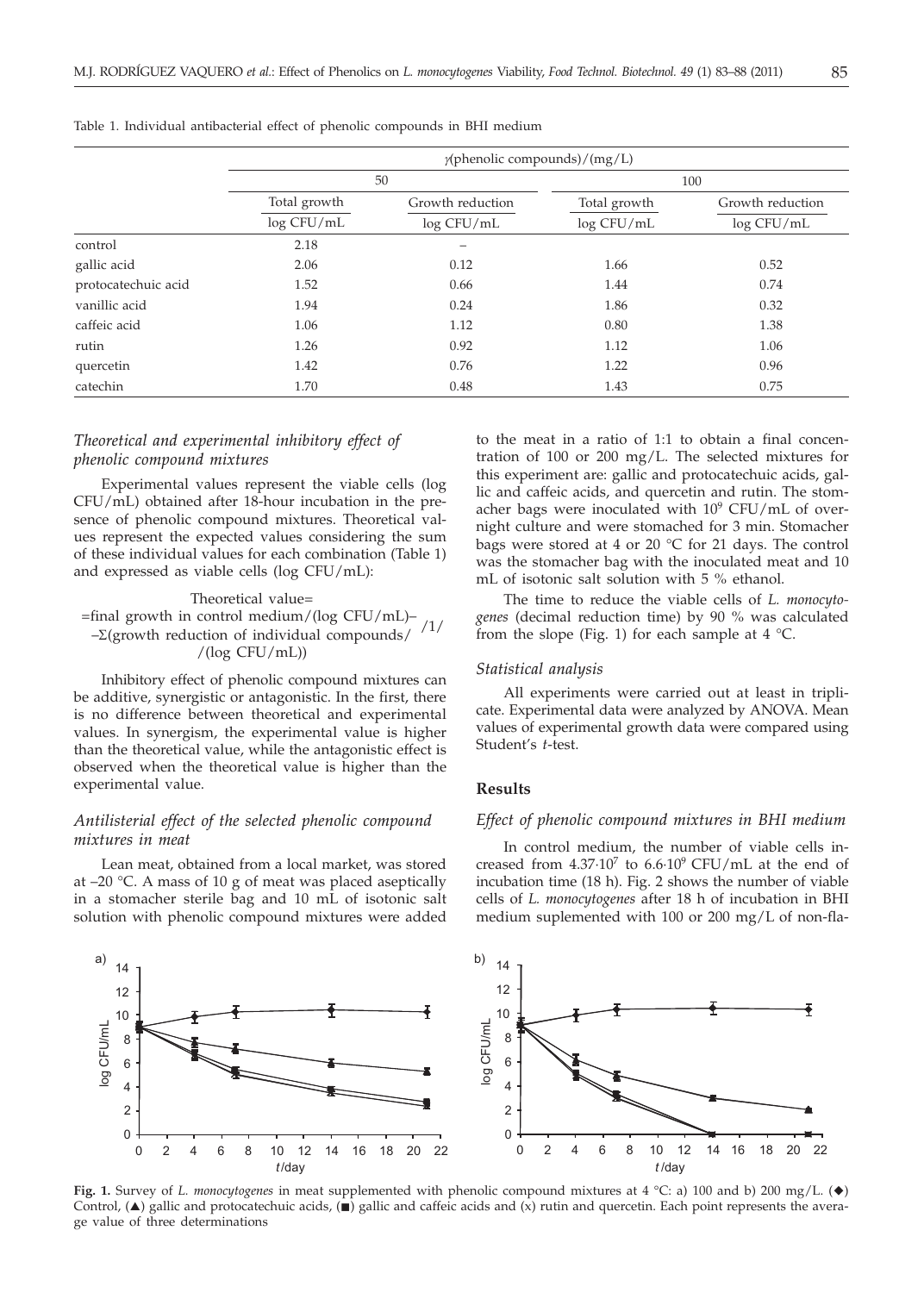

**Fig. 2.** Number of viable cells of *Listeria monocytogenes* in BHI medium supplemented with: a) 100 or b) 200 mg/L of different non-flavonoid compound mixtures. ( $\blacksquare$ ) Theoretical values, ( $\blacksquare$ ) experimental values. Each point represents the average value of three determinations

vonoid mixtures. At the concentration of 100 mg/L of non-flavonoid mixtures (Fig. 2a), gallic and protocatechuic, and gallic and caffeic acids were the most effective, demonstrating a synergistic effect. In these cases the viability of microorganism diminished by 0.75 and 0.83 log cycles respectively, with respect to the corresponding theoretical value. Mixtures of gallic and vanillic acids, and protocatechuic and vanillic acids showed an additive effect. At the concentration of 200 mg/L (Fig. 2b), the mixtures of gallic and protocatechuic, and gallic and caffeic acids reduced the number of inoculated cells by 0.44 and 1.04 log cycles, respectively. At this concentration, the inhibitory effect of the mixtures of gallic and vanillic acids, and protocatechuic and vanillic acids shifted to synergy. The most effective non-flavonoid compound mixture was that of gallic and caffeic acids, which significantly (p<0.01) reduced *L. monocytogenes* viability at both concentrations.

Fig. 3 shows the inhibition of *L. monocytogenes* viable cells after 18 h of incubation in BHI medium with

100 or 200 mg/L of flavonoid mixtures. At a concentration of 100 mg/L of flavonoid mixtures (Fig. 3a), only the quercetin and rutin mixture had a synergistic effect, reducing the number of inoculated cells by 0.14 log cycles (p<0.01). Rutin and catechin, and quercetin and catechin mixtures produced an antagonistic inhibitory effect. With the addition of 200 mg/L of the quercetin and rutin mixture (Fig. 3b), the synergistic inhibitory effect increased, decreasing the number of inoculated cells by 1.54 log cycles. At this concentration, rutin and catechin, and quercetin and catechin mixtures had additive effect, without the reduction of the inoculated cells.

# *Survival of L. monocytogenes in meat*

Fig. 4 shows the growth response of *L. monocytogenes* in meat supplemented with the selected phenolic compound mixtures during storage at 20 °C. In control meat, without phenolic compounds, the CFU of *L. monocytogenes* increased by 3.26 log cycles after 21 days of incubation. At the concentration of 100 mg/L (Fig. 4a),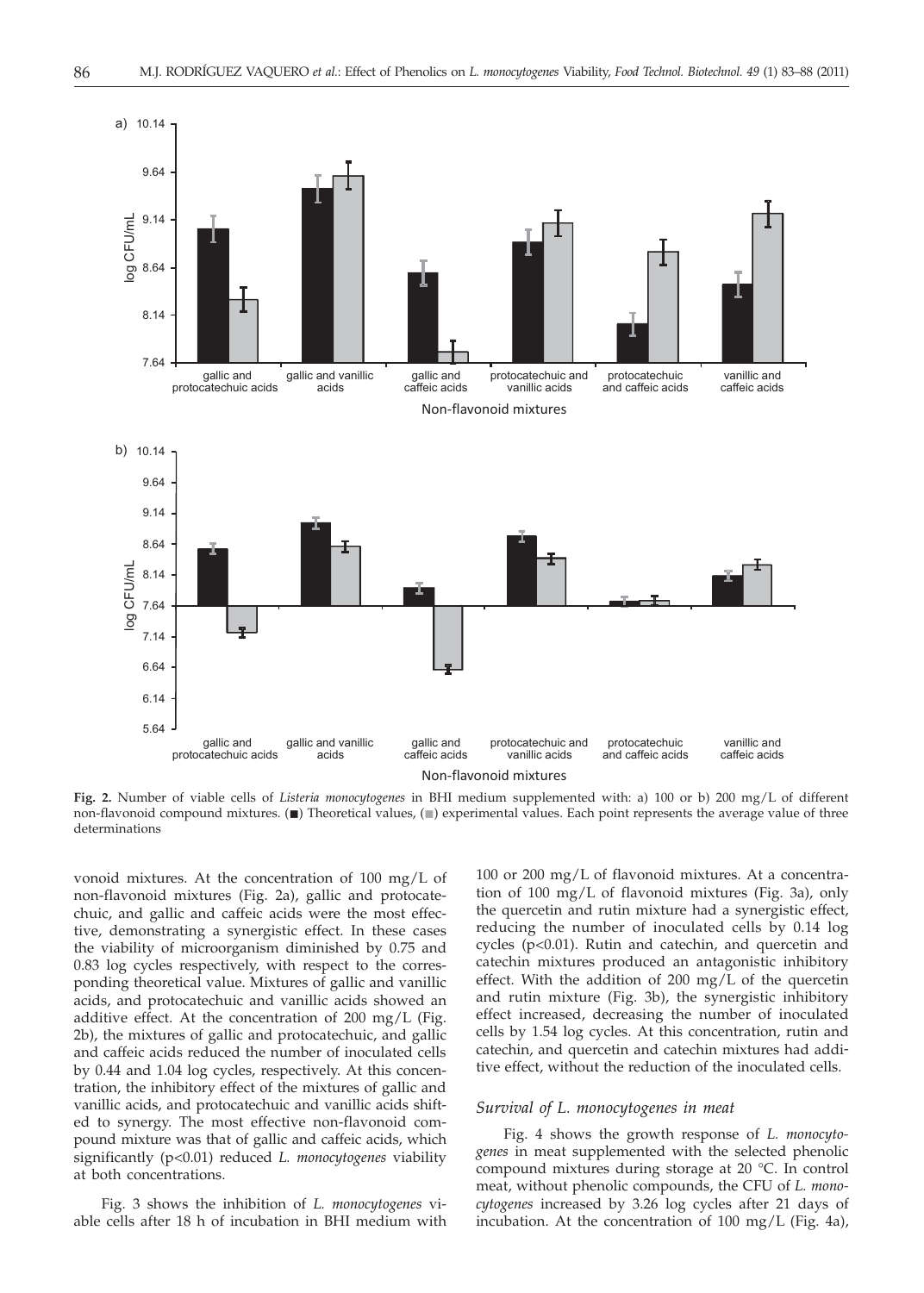

**Fig. 3.** Number of viable cells of *Listeria monocytogenes* in BHI medium supplemented with: a) 100 or b) 200 mg/L of different flavonoid compound mixtures.  $(\blacksquare)$  Theoretical values,  $(\blacksquare)$ experimental values. Each point represents the average value of three determinations

gallic and protocatechuic acids, gallic and caffeic acids, and rutin and quercetin mixtures decreased the growth of *L. monocytogenes* by 18.4, 40 and 42 %, respectively. The addition of 200 mg/L (Fig. 4b) of gallic and protocatechuic acids increased the inhibitory effect by 41.4 % at the end of incubation. Under these conditions, gallic and caffeic acids, and rutin and quercetin mixtures reduced the number of inoculated cells by 1 and 2 log cycles, respectively (p<0.01).

The growth response of *L. monocytogenes* in meat supplemented with phenolic compound mixtures at 4 °C is shown in Fig. 1. In control meat, the CFU of *L. monocytogenes* increased by 1.3 logs after 21 days of incubation. At this temperature, all chemical mixtures at the concentration of 100 mg/L (Fig. 1a) reduced the inoculated cells. A reduction of 3.7, 6.3 and 6.7 log cycles was found with gallic and protocatechuic acids, gallic and caffeic acids, and rutin and quercetin mixtures, respectively, after 21 days of incubation ( $p<0.01$ ). The addition of 200 mg/L (Fig. 1b) of these mixtures increased the inhibitory effect. The combination of gallic and protocatechuic acids reduced the inoculated cells by 7 log cycles after 21 days. Gallic and caffeic acids, and rutin and quercetin were the most effective mixtures, since after 14 days of incubation no viable cells of *L. monocytogenes* were detected.

Table 2 shows the decimal reduction times (times to reduce by 90 % inoculated viable cells of *L. monocytogenes*) calculated graphically from Fig. 1 for each phenolic compound mixture at 4 °C. The lowest decimal reduction times corresponding to 1.0 and 0.95 days were found for gallic and caffeic acids, and rutin and quercetin mixtures, respectively.



**Fig. 4.** Survey of *L. monocytogenes* in meat supplemented with phenolic compound mixtures at 20 °C: a) 100 and b) 200 mg/L.  $(\blacklozenge)$  Control,  $(\blacktriangle)$  gallic and protocatechuic acids,  $(\blacksquare)$  gallic and caffeic acids and (x) rutin and quercetin. Each point represents the average value of three determinations

Table 2. Decimal reduction times of *Listeria monocytogenes*

|                                  | Decimal reduction time*/day |      |  |  |
|----------------------------------|-----------------------------|------|--|--|
| Mixture of phenolic<br>compounds | $\gamma$ (mixture)/(mg/L)   |      |  |  |
|                                  | 100                         | 200  |  |  |
| gallic and protocatechuic acids  | 3.10                        | 1.40 |  |  |
| gallic and caffeic acids         | 1.80                        | 1.02 |  |  |
| rutin and quercetin              | 1.60                        | 0.95 |  |  |

\*calculated graphically for each phenolic compound mixture at  $4 °C$ 

#### **Discussion**

Among several non-flavonoid mixtures assayed, gallic acid combined with protocatechuic or caffeic acids acted in synergy in the inhibition of *L. monocytogenes* at two assay concentrations (100 and 200 mg/L) at 30  $^{\circ}$ C. Although the reduction of inoculated cells was observed only in the presence of 200 mg/L of either combination, the gallic and caffeic acid mixture showed greater lethal effect on *L. monocytogenes* than the gallic and protocatechuic acid mixture. Antagonistic effect was obtained with the mixtures of protocatechuic and caffeic acids, and vanillic and caffeic acids. Our results suggest that the observed effect was due mainly to protocatechuic or vanillic acid effect, blocking the action of caffeic acid. All these compounds have similar polarity, and the same capacity to cross the cell membrane. However, protocatechuic and vanillic acids are smaller than caffeic acid, so they can pass through the membrane quickly and probably join the same receptors as caffeic acid. Additive effect was